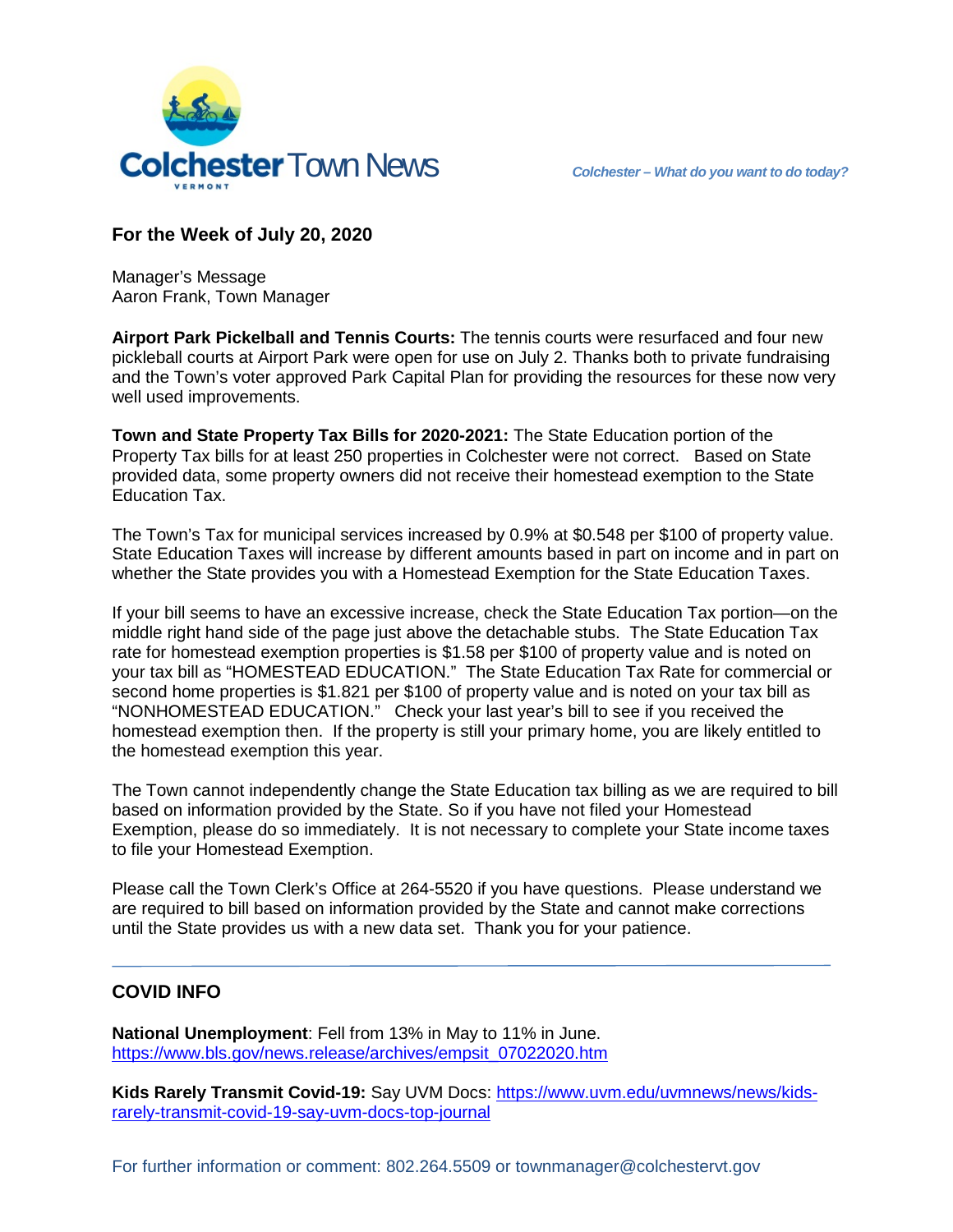

**Housing Assistance Programs:** For those affected by COVID-19 [vsha.org/rental-housing](http://www.vsha.org/rental-housing-stabilization-program)[stabilization-program](http://www.vsha.org/rental-housing-stabilization-program)

**Waves?** Coronavirus may not appear in synchronized surges. <https://www.wired.com/story/dont-talk-about-covid-19s-waves-this-isnt-the-spanish-flu/>

**Airborne?** Mounting evidence suggests coronavirus is airborne. <https://www.nature.com/articles/d41586-020-02058-1>

**Cases in Colchester:** 52 as of 7/9. [https://www.healthvermont.gov/response/coronavirus-covid-](https://www.healthvermont.gov/response/coronavirus-covid-19/current-activity-vermont#town)[19/current-activity-vermont#town](https://www.healthvermont.gov/response/coronavirus-covid-19/current-activity-vermont#town)

Colchester Police Department Chief Douglas Allen

Colchester Police Department has kept very busy both on the water and land over the past month. Since June 1<sup>st</sup>, CPD's Marine Unit has had 62 calls for service ranging from boat inspections to arrests for boating under the influence of alcohol. On July  $10<sup>th</sup>$ , Cpl Gutierrez operating the department's vessel responded to an overturned boat in outer Malletts Bay. Two adult males without flotation devices were pulled out of the water after over thirty minutes of treading water. Both were exhausted but uninjured.

CPD Marine Unit works closely with our partners, Colchester Fire Department, Colchester Technical Rescue, US Coast Guard, Vermont State Police, and Vermont Fish and Wildlife to protect everyone using our waterways and enforce state and federal regulations.

Some tips for safe boating:

- Have available personal flotations devices for everyone on board
- Keep abreast of weather conditions
- Make sure all equipment on board is in working order
- Make a float plan that includes someone on shore knowing where you are going and when you are expected to return
- Sober and alert boat operator

Since June 1st, CPD has responded to 1,275 calls for service. These calls resulted in 34 arrests for criminal violations including Domestic Assault, Possession of Cocaine, and Reckless Endangerment.

For more about Colchester Police Department visit http://colchestervt.gov/police or call (802) 264-5555.